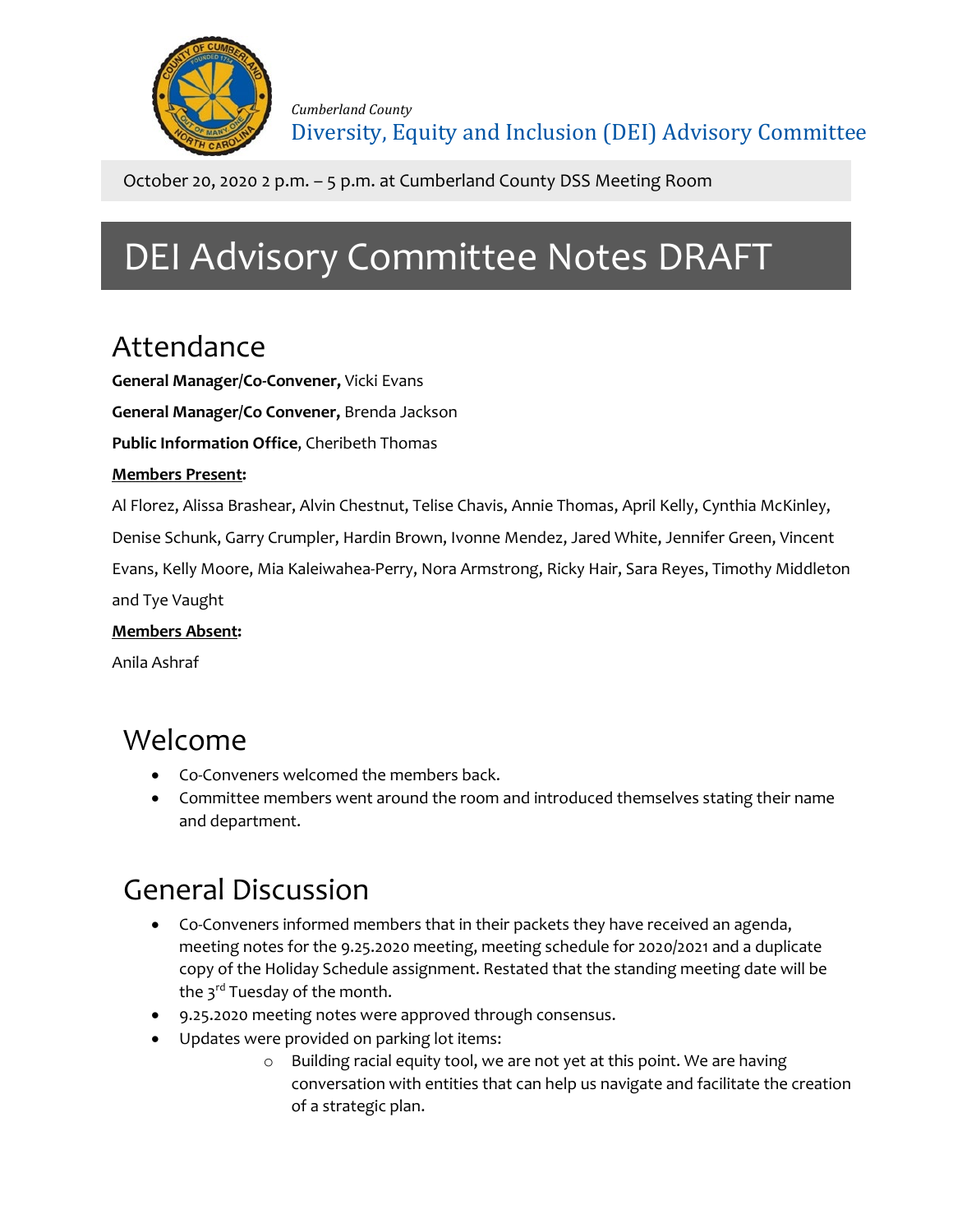- o Intranet page for DEI Advisory Committee
- o Training opportunities/resources for the DEI Advisory Committee are being researched.

#### Practical Exercise - Breakout Session

- Co-Conveners reviewed Holiday Schedule assignment charge to either recommend keeping the current holiday schedule, adopt proposed alternative schedule as is, or recommend their own alternative holiday schedule.
- Members were given instruction to divide into groups to review the Holiday Schedule Assignment. Groups needed to appoint a facilitator for the discussion, a scribe to document their discussion and someone to report out. The groups would then, through consensus, come up with one recommendation from their group to present to committee.
- Committee counted off and members divided into groups to review and discuss the Holiday Schedule Assignment.

### Practical Exercise – Report Out

- After break, the groups then came together to share their group discussion and holiday schedule recommendations.
- DEI reached a consensus that they do not recommend the proposed county holiday schedule.
- The recommendations of the groups were as follows:
	- **1.** Keep the current County Holiday Schedule with no changes
	- **2.** Keep the current County Holiday Schedule but change the names of religious holidays ex. changing Christmas to Winter Holiday and either …
		- **A.** adding one floating day

#### **or**

- **B.** take away Good Friday to add one floating day
- **3.** Maintain twelve (12) paid County holidays.
	- **A.** Ten (10) of these would remain static and would be consistent throughout Cumberland County Government:
		- 1) January 1 New Year's Day
		- 2) Martin Luther King, Jr. Day
		- 3) Memorial Day
		- 4) July 4 Independence Day
		- 5) Labor Day
		- 6) November 11 Veterans' Day
		- 7) Thanksgiving
		- 8) Day after Thanksgiving
		- 9) December 25th Christmas Day
		- 10) December  $26<sup>th</sup>$  Day after Christmas
	- **B.** Two (2) of these will be "floating" holidays to be administered as follows:
		- 1) Current employees receive two per year. Newly hired employees hired before July 1 will receive a floating holiday to be used between January 1 and